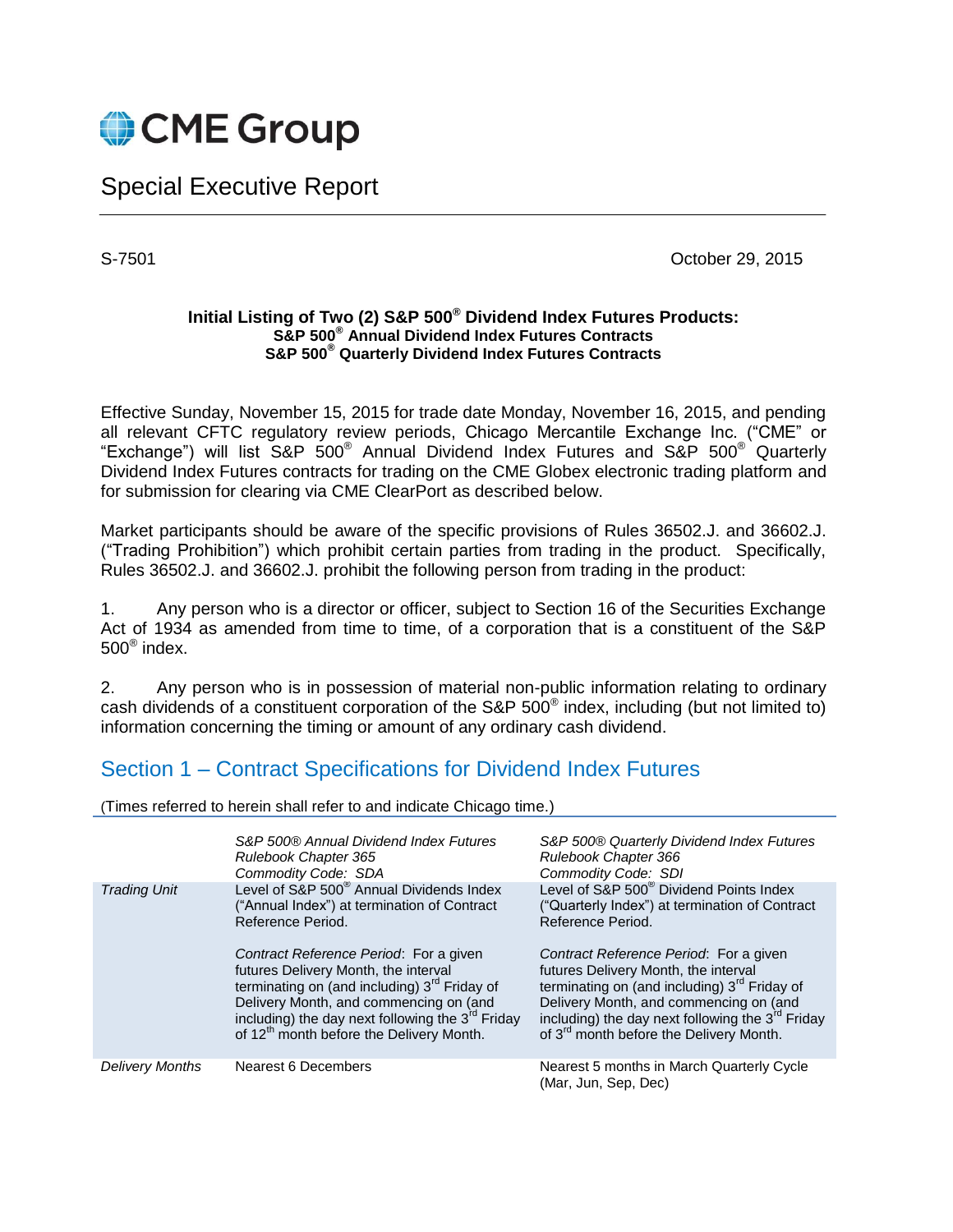| Price Basis                                     | Prices are made in terms of Index points.                                                                                                                                                                                                                                                                                                                                                                                                                                                                                                                                                      |                                                       |
|-------------------------------------------------|------------------------------------------------------------------------------------------------------------------------------------------------------------------------------------------------------------------------------------------------------------------------------------------------------------------------------------------------------------------------------------------------------------------------------------------------------------------------------------------------------------------------------------------------------------------------------------------------|-------------------------------------------------------|
| <b>Contract Size</b>                            | One Annual Index point equals \$250                                                                                                                                                                                                                                                                                                                                                                                                                                                                                                                                                            | One Quarterly Index point equals \$1,000              |
| Minimum Price<br><i><u><b>Increment</b></u></i> | $0.05$ Annual Index points =<br>\$12.50 per contract.                                                                                                                                                                                                                                                                                                                                                                                                                                                                                                                                          | $0.01$ Quarterly Index points =<br>\$10 per contract. |
| Termination of<br>Trading                       | Regularly scheduled start of trading on Primary Listing Exchanges (8:30am) on 3 <sup>rd</sup> Friday of<br>contract Delivery Month.                                                                                                                                                                                                                                                                                                                                                                                                                                                            |                                                       |
| <b>Final Settlement</b><br>Price                | Index value at termination of Contract Reference Period, representing accumulated ex-dividend<br>amounts of all S&P 500® index constituents during Contract Reference Period, measured in S&P<br>500 <sup>®</sup> index points.                                                                                                                                                                                                                                                                                                                                                                |                                                       |
| Delivery Method                                 | By cash settlement, by final mark-to-market with reference to Final Settlement Price.                                                                                                                                                                                                                                                                                                                                                                                                                                                                                                          |                                                       |
| Minimum Block<br>Trade Size                     | 50 contracts                                                                                                                                                                                                                                                                                                                                                                                                                                                                                                                                                                                   |                                                       |
| Trading<br><b>Prohibitions</b>                  | The following persons are prohibited from trading in contracts (each, a "prohibited person"):<br>i) any person who is a director or officer, subject to Section 16 of the Securities Exchange Act<br>of 1934 as amended from time to time, of a corporation that is a constituent of the S&P 500®<br>index, and ii) any person who is in possession of material non-public information relating to<br>ordinary cash dividends of a constituent corporation of the S&P 500® index, including (but not<br>limited to) information concerning the timing or amount of any ordinary cash dividend. |                                                       |
| Trading and<br><b>Clearing Venues</b>           | CME Globex: 5pm to 4pm CT, Sun-Fri.<br>CME Globex Matching Algorithm: F -- First In, First Out (FIFO)<br>CME ClearPort: 5pm to 4pm CT, Sun-Fri.                                                                                                                                                                                                                                                                                                                                                                                                                                                |                                                       |

| <b>Membership Type</b>                                                                                                                                                                            |        | <b>CME</b><br><b>Globex</b><br><b>Fee</b> | All In<br><b>Fee</b> |
|---------------------------------------------------------------------------------------------------------------------------------------------------------------------------------------------------|--------|-------------------------------------------|----------------------|
| Individual Equity Members/Clearing Members/Rule 106.J Equity                                                                                                                                      |        |                                           |                      |
| Member Firms/Rule 106.I Members/Rule 106.S Member Approved<br>Funds                                                                                                                               | \$0.09 | \$0.26                                    | \$0.35               |
| Rule 106.D Lessees / Rule 106.F Employees                                                                                                                                                         |        | \$0.26                                    | \$0.47               |
| Rule 106.R Electronic Corporate Member - Holding Member                                                                                                                                           |        | \$0.11                                    | \$0.50               |
| Rule 106.H and 106.N Firms                                                                                                                                                                        |        | \$0.11                                    | \$0.50               |
| International Incentive Program (IIP) and International Volume<br>Incentive Program (IVIP) Participants                                                                                           |        | \$0.10                                    | \$0.51               |
| Asian Incentive Program (AIP), Central Bank Incentive Program<br>(CBIP), Emerging Markets Bank Incentive Program (EMBIP), Latin<br>American Fund Manager Incentive Program (FMIP), Latin American |        |                                           |                      |
| Proprietary Trading Incentive Program (LAPTIP) Participants                                                                                                                                       |        | \$0.36                                    | \$0.76               |
| <b>CME Electronic Incentive Program (CEIP) Participants</b>                                                                                                                                       |        | \$0.16                                    | \$0.65               |
| Latin American Commercial Incentive Program (LACIP) Participants                                                                                                                                  |        | \$0.76                                    | \$1.16               |
| CTA/Hedge Fund Incentive Program Participants                                                                                                                                                     |        | \$0.76                                    | \$1.16               |
| CBOE Members (reduced for S&P Index & E-mini S&P only)                                                                                                                                            |        | \$0.76                                    | \$1.16               |
| <b>Customers of Member Firms (Non-Members)</b>                                                                                                                                                    |        | \$0.76                                    | \$1.16               |

| <b>Other CME Processing Fees</b> | Rate   |
|----------------------------------|--------|
| EFP Surcharge <sup>2</sup>       | \$1.75 |
| <b>Block Trade Surcharge</b>     | \$1.75 |